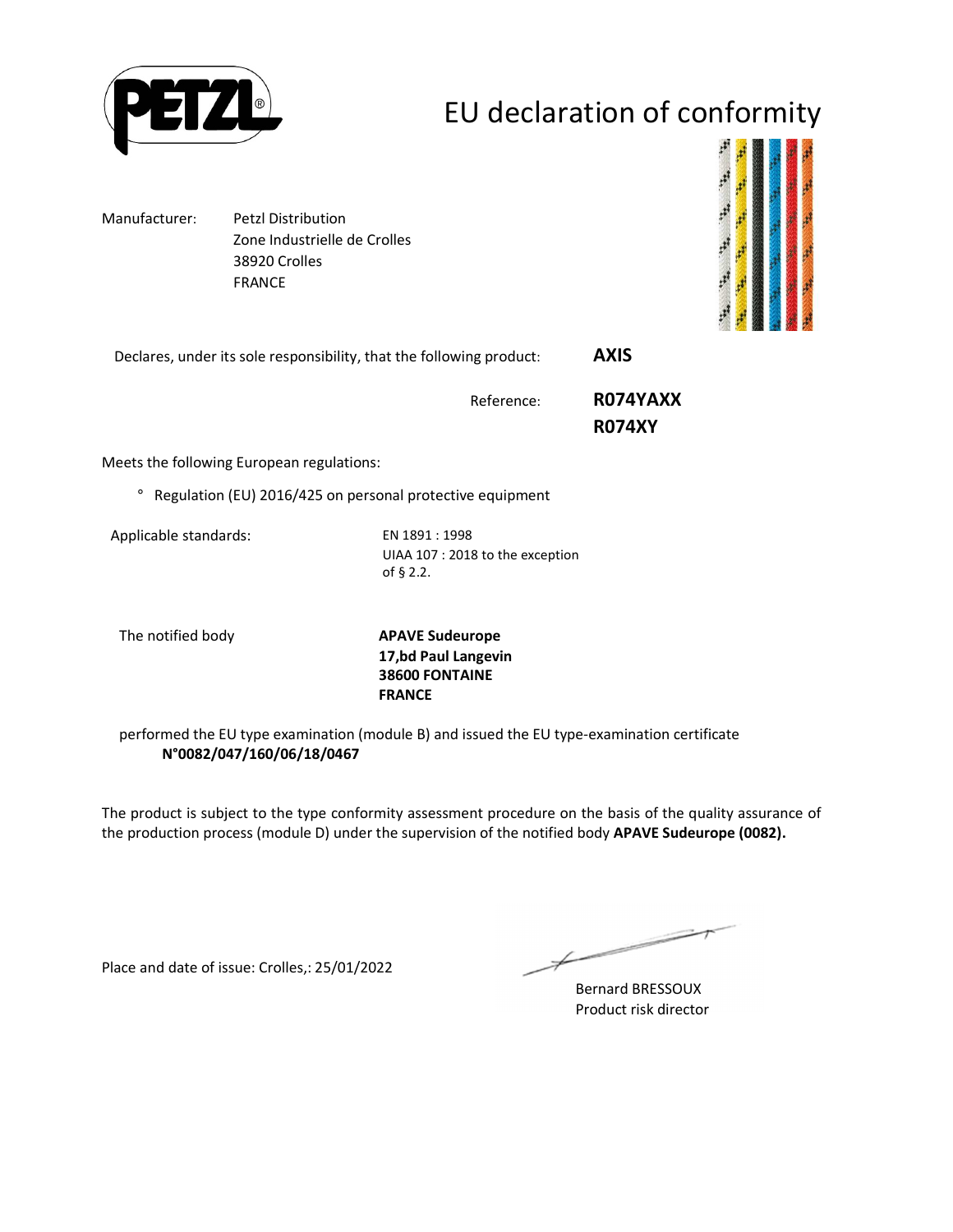

## Déclaration UE de conformité

Le fabricant: Petzl Distribution Zone Industrielle de Crolles 38920 Crolles FRANCE



Déclare sous sa seule responsabilité que le produit suivant: **AXIS** 

Référence: **R074YAXX R074XY**

Est conforme aux réglementations européennes suivantes:

° Règlement (UE) 2016/425 relatif aux équipements de protection individuelle

Normes appliquées: EN 1891 : 1998

UIAA 107 : 2018 to the exception of § 2.2.

L'organisme notifié **APAVE Sudeurope**

**17,bd Paul Langevin 38600 FONTAINE FRANCE**

a effectué l'examen UE de type (module B) et a établi l'attestation d'examen UE de type **N°0082/047/160/06/18/0467**

Le produit est soumis à la procédure d'évaluation de la conformité au type sur la base de l'assurance de la qualité du mode de production (module D) sous la surveillance de l'organisme notifié **APAVE Sudeurope (0082).**

Date et lieu d'établissement: Crolles,: 25/01/2022

 $\not\!\!\!\!/$ 

Bernard BRESSOUX Directeur risque produit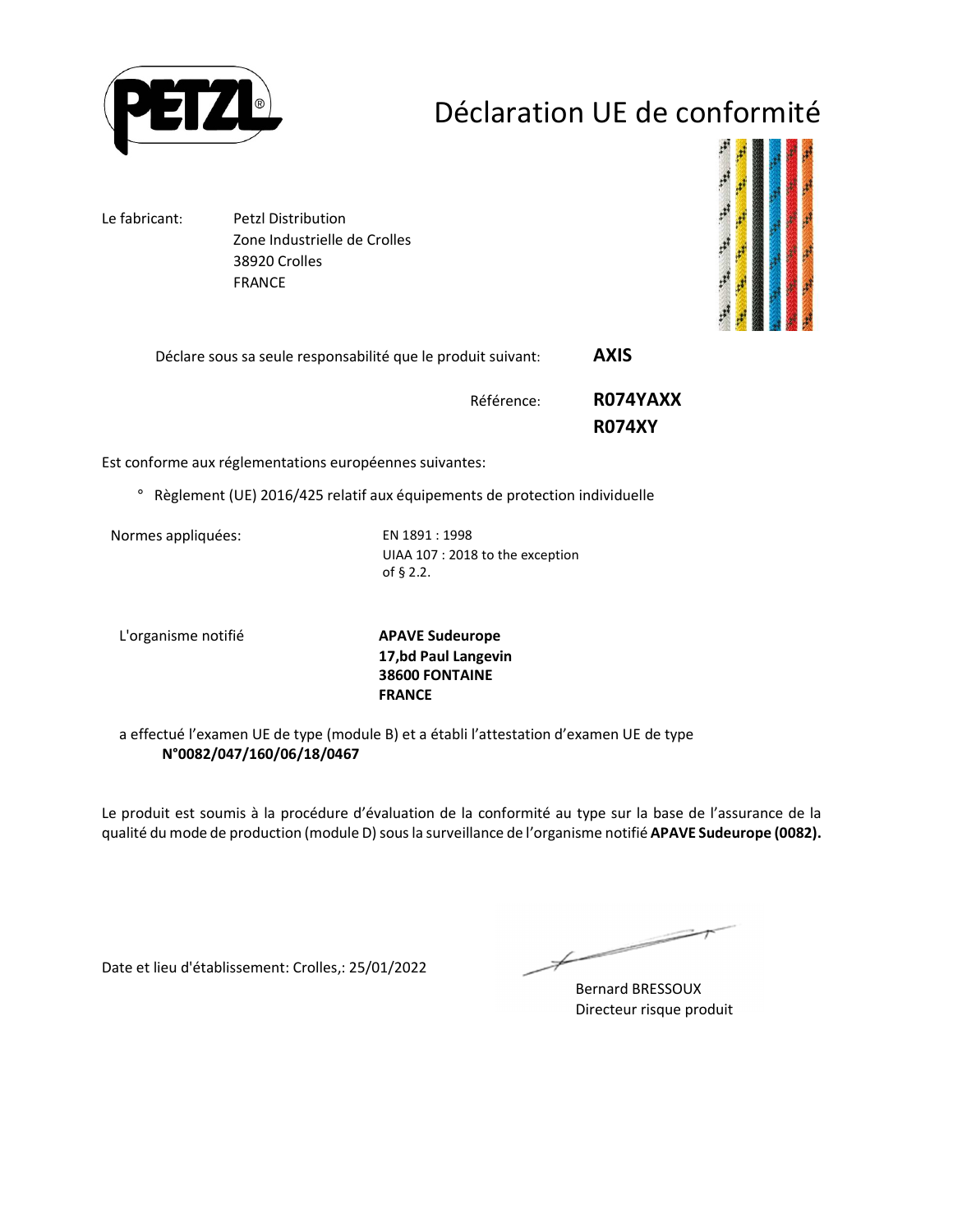

### EU-Konformitätserklärung

Der Hersteller: Petzl Distribution Zone Industrielle de Crolles 38920 Crolles FRANCE



Erklärt in alleiniger Verantwortung, dass folgendes Produkt: **AXIS** 

Referenz: **R074YAXX** 

 **R074XY**

Folgende europäische Vorschriften erfüllt:

° Verordnung (EU) 2016/425 über persönliche Schutzausrüstungen

Angewandte Normen: EN 1891 : 1998

UIAA 107 : 2018 to the exception of § 2.2.

Die benannte Stelle **APAVE Sudeurope**

**17,bd Paul Langevin 38600 FONTAINE FRANCE**

hat die EU-Baumusterprüfung (Modul B) durchgeführt und die EU-Baumusterprüfbescheinigung ausgestellt **N°0082/047/160/06/18/0467**

Das Produkt wird dem Bewertungsverfahren hinsichtlich der Konformität mit dem Baumuster auf der Grundlage einer Qualitätssicherung bezogen auf den Produktionsprozess (Modul D) unter Aufsicht der benannten Stelle unterzogen **APAVE Sudeurope (0082).**

Ort und Datum der Ausstellung: Crolles,: 25/01/2022

 $\overline{\phantom{a}}$ 

Bernard BRESSOUX Leiter Produktrisiko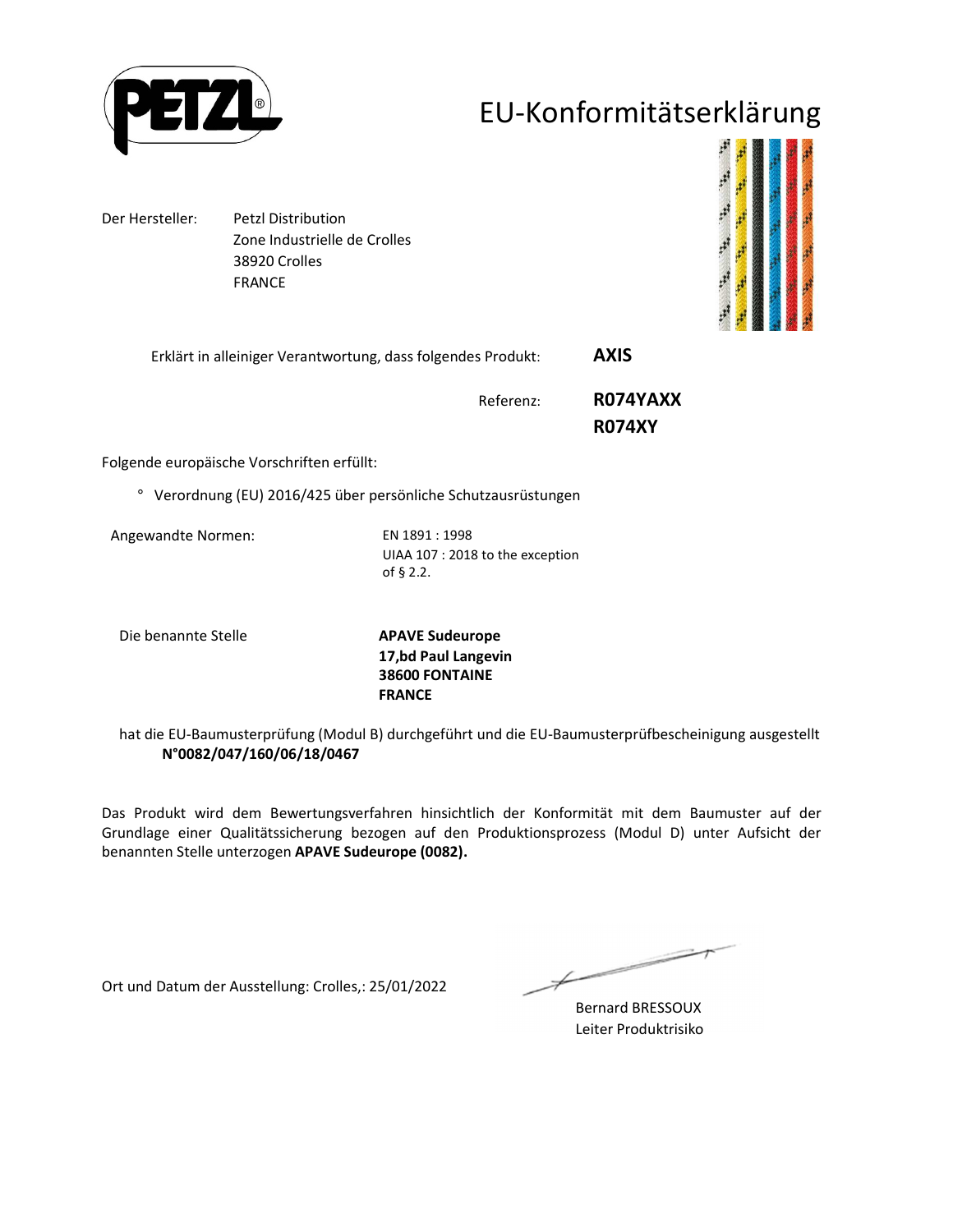

## Dichiarazione di conformità UE

Il fabbricante: Petzl Distribution Zone Industrielle de Crolles 38920 Crolles FRANCE



Dichiara sotto la sua esclusiva responsabilità che il seguente prodotto: **AXIS** 

Codice: **R074YAXX R074XY**

È conforme alle seguenti normative europee:

° Regolamento (UE) 2016/425 sui dispositivi di protezione individuale

Norme applicate: EN 1891 : 1998

UIAA 107 : 2018 to the exception of § 2.2.

L'organismo notificato **APAVE Sudeurope**

**17,bd Paul Langevin 38600 FONTAINE FRANCE**

ha svolto l'esame UE del tipo (modulo B) e ha rilasciato il certificato di esame UE del tipo **N°0082/047/160/06/18/0467**

Il prodotto è oggetto della procedura di valutazione della conformità al tipo basata sulla garanzia di qualità del processo di produzione (modulo D) sotto la sorveglianza dell'organismo notificato **APAVE Sudeurope (0082).**

Luogo e data del rilascio: Crolles,: 25/01/2022

 $\not\!\!\!-\!\!\!-\!\!\!-$ 

Bernard BRESSOUX Direttore del rischio di prodotto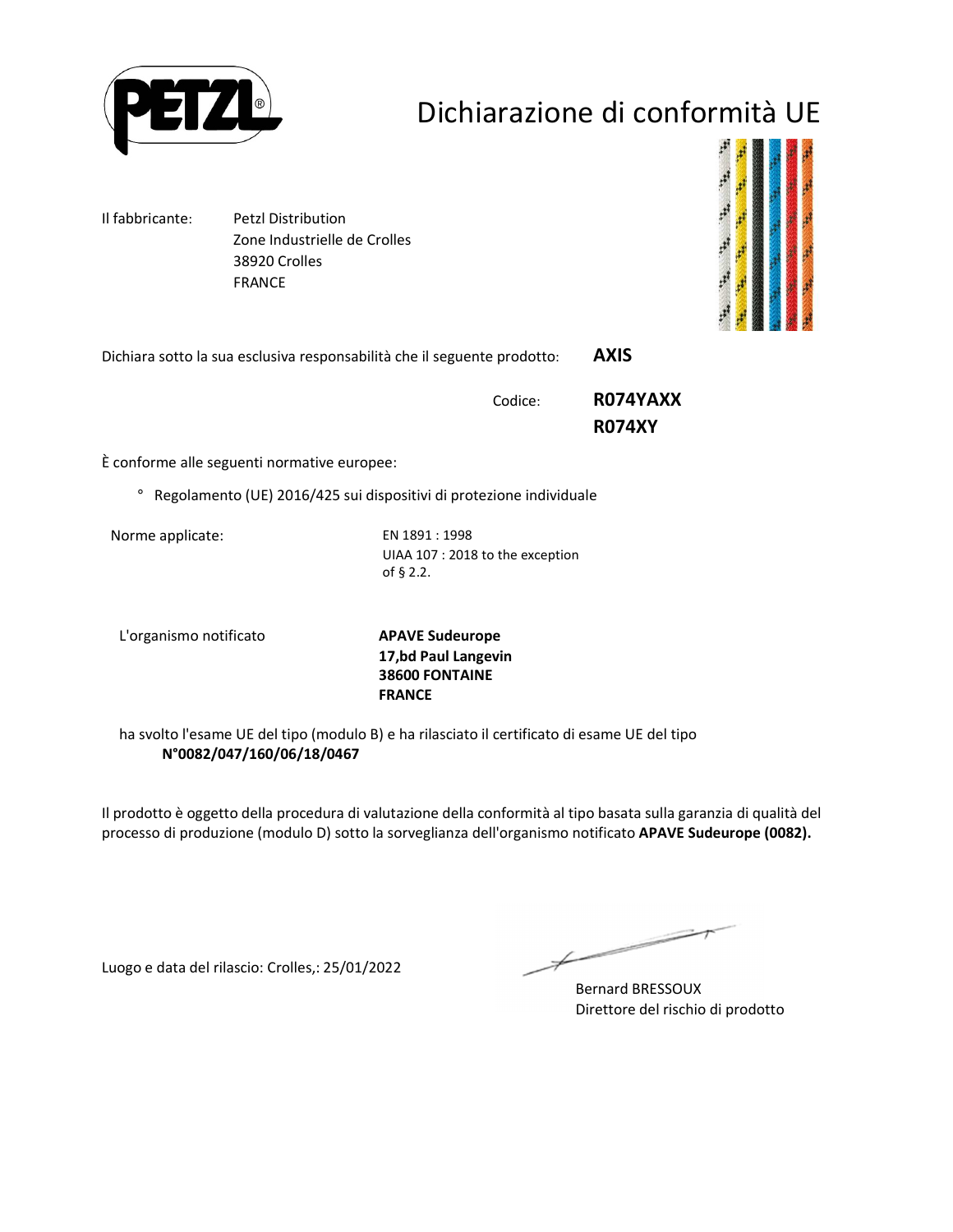

# Declaración de conformidad UE

El fabricante: Petzl Distribution Zone Industrielle de Crolles 38920 Crolles FRANCE



Declara bajo su única responsabilidad que el producto siguiente: **AXIS** 

Referencia: **R074YAXX R074XY**

Es conforme con la siguiente legislación europea:

° Reglamento (UE) 2016/425 relativo a los equipos de protección individual

Normas aplicadas: EN 1891 : 1998

UIAA 107 : 2018 to the exception of § 2.2.

El organismo notificado **APAVE Sudeurope**

**17,bd Paul Langevin 38600 FONTAINE FRANCE**

ha efectuado el examen UE de tipo (módulo B) y ha expedido el certificado de examen UE de tipo **N°0082/047/160/06/18/0467**

El producto está sometido al procedimiento de evaluación de la conformidad con el tipo basada en el aseguramiento de la calidad del proceso de producción (módulo D) bajo la supervisión del organismo notificado **APAVE Sudeurope (0082).**

Lugar y fecha de emisión: Crolles,: 25/01/2022

 $\overline{\phantom{a}}$ 

Bernard BRESSOUX Director del riesgo del producto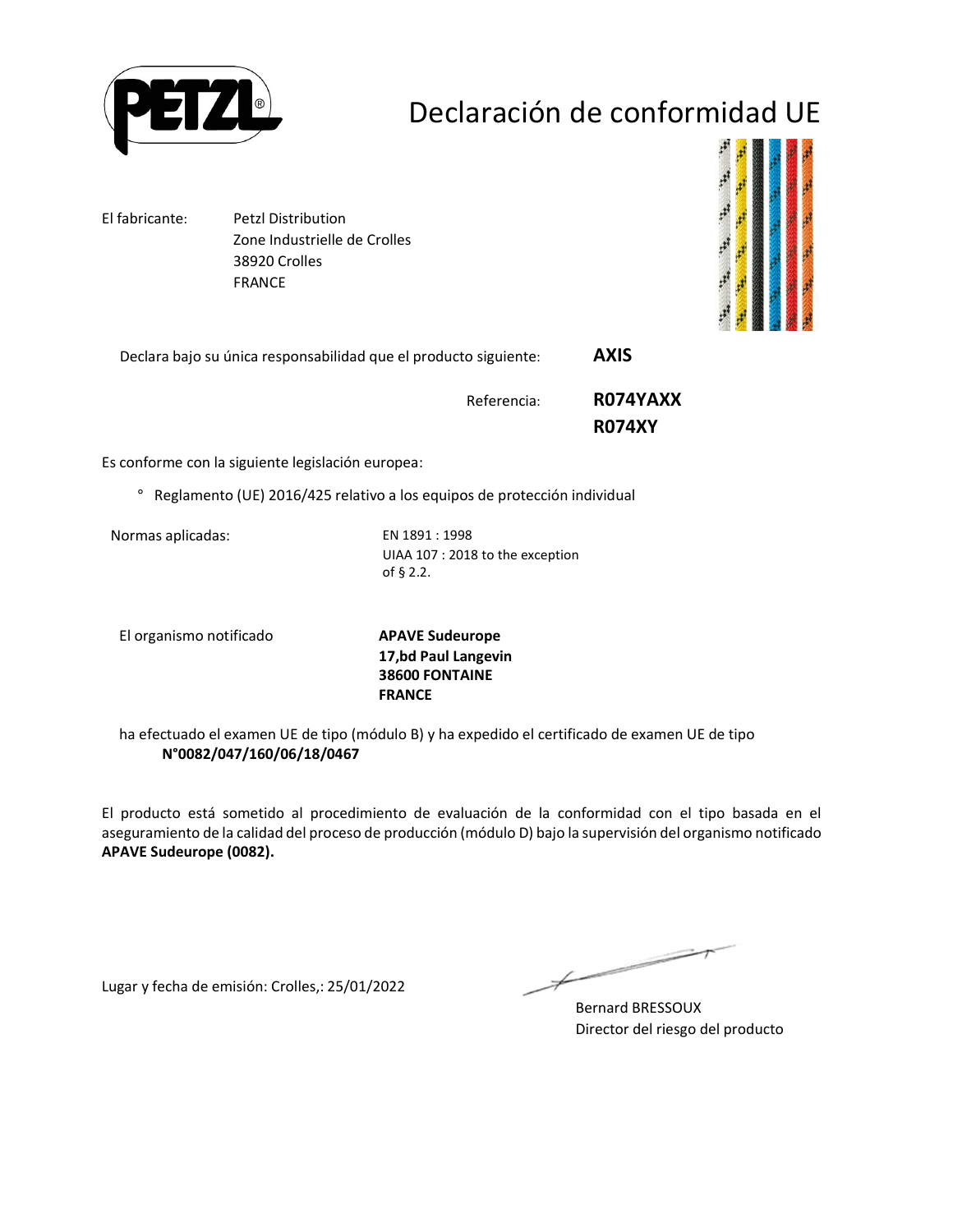

## Declaração UE de conformidade

O Fabricante: Petzl Distribution Zone Industrielle de Crolles 38920 Crolles FRANCE



Declara sob sua exclusiva responsabilidade que o seguinte produto: **AXIS** 

Referência: **R074YAXX R074XY**

Está em conformidade com a legislação europeia seguinte:

° Regulamento (UE) 2016/425 relativo aos equipamentos de proteção individual

Normas aplicadas: EN 1891 : 1998

UIAA 107 : 2018 to the exception of § 2.2.

O organismo notificado **APAVE Sudeurope**

**17,bd Paul Langevin 38600 FONTAINE FRANCE**

efectuou o exame UE de tipo (módulo B) e estabeleceu o certificado de exame UE de tipo **N°0082/047/160/06/18/0467**

O produto é submetido ao procedimento de avaliação da conformidade com o tipo baseada na garantia da qualidade do processo de produção (módulo D) sob a vigilância do organismo notificado **APAVE Sudeurope (0082).**

Local e data de emissão: Crolles,: 25/01/2022

 $\overline{\phantom{a}}$ 

Bernard BRESSOUX Diretor de risco de produto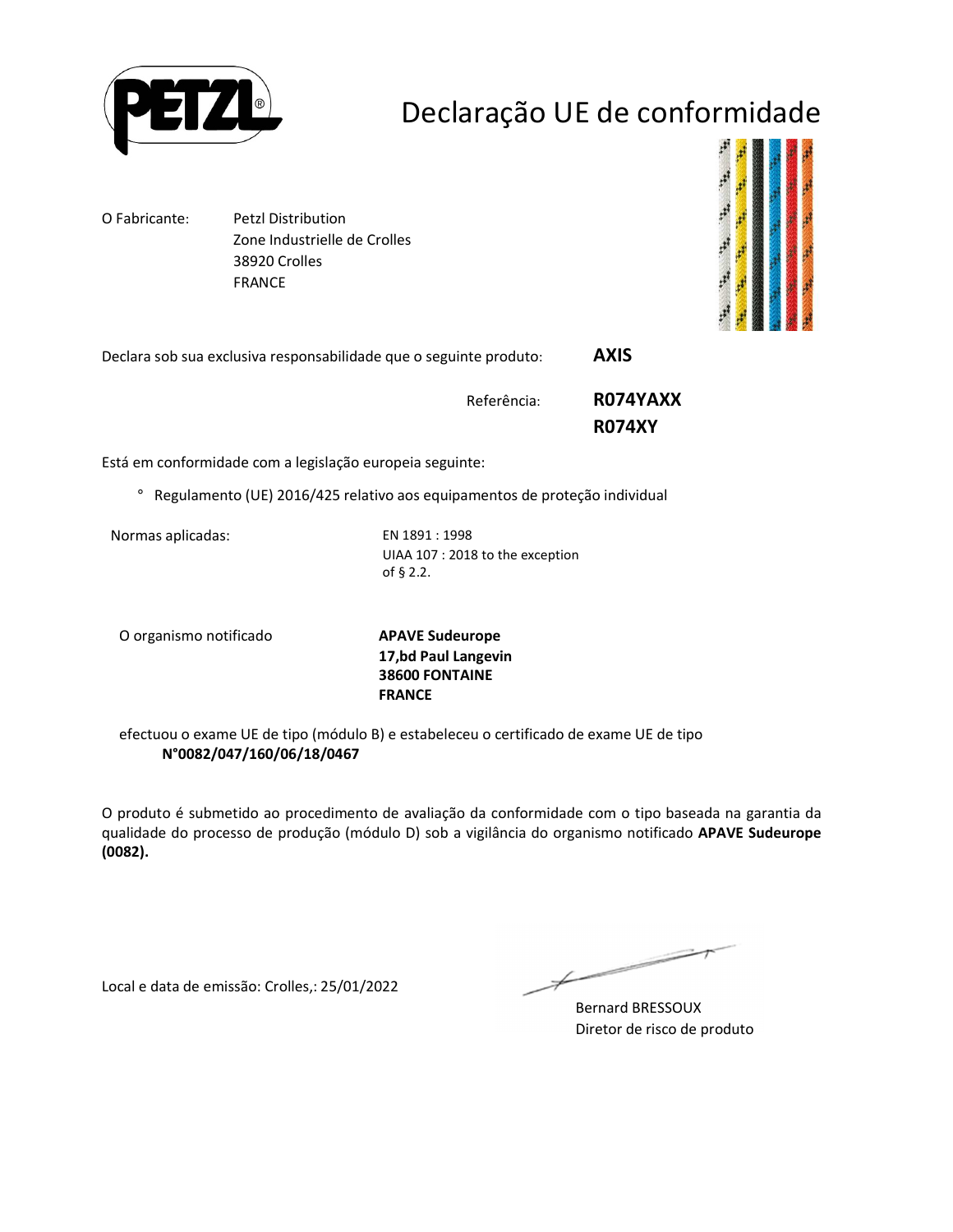

### EU-conformiteitsverklaring

Fabrikant: Petzl Distribution Zone Industrielle de Crolles 38920 Crolles FRANCE



Verklaart op eigen verantwoording dat het volgende product: **AXIS** 

Referentie: **R074YAXX R074XY**

Voldoet aan de volgende Europese bepalingen:

° Verordening (EU) 2016/425 betreffende persoonlijke beschergsmiddelen

Toegepaste normen: EN 1891 : 1998

UIAA 107 : 2018 to the exception of § 2.2.

De aangemelde instantie **APAVE Sudeurope**

**17,bd Paul Langevin 38600 FONTAINE FRANCE**

heeft het EU-typeonderzoek (module B) verricht en het certificaat van het EU-typeonderzoek afgegeven **N°0082/047/160/06/18/0467**

Het product is onderworpen aan de conformiteitsbeoordelingsprocedure aangaande de conformiteit met het type op basis van kwaliteitsborging van het productieproces (module D) onder toezicht van de aangemelde instantie **APAVE Sudeurope (0082).**

Plaats en datum van afgifte: Crolles,: 25/01/2022

 $\overline{\phantom{a}}$ 

Bernard BRESSOUX Directeur van risico produkt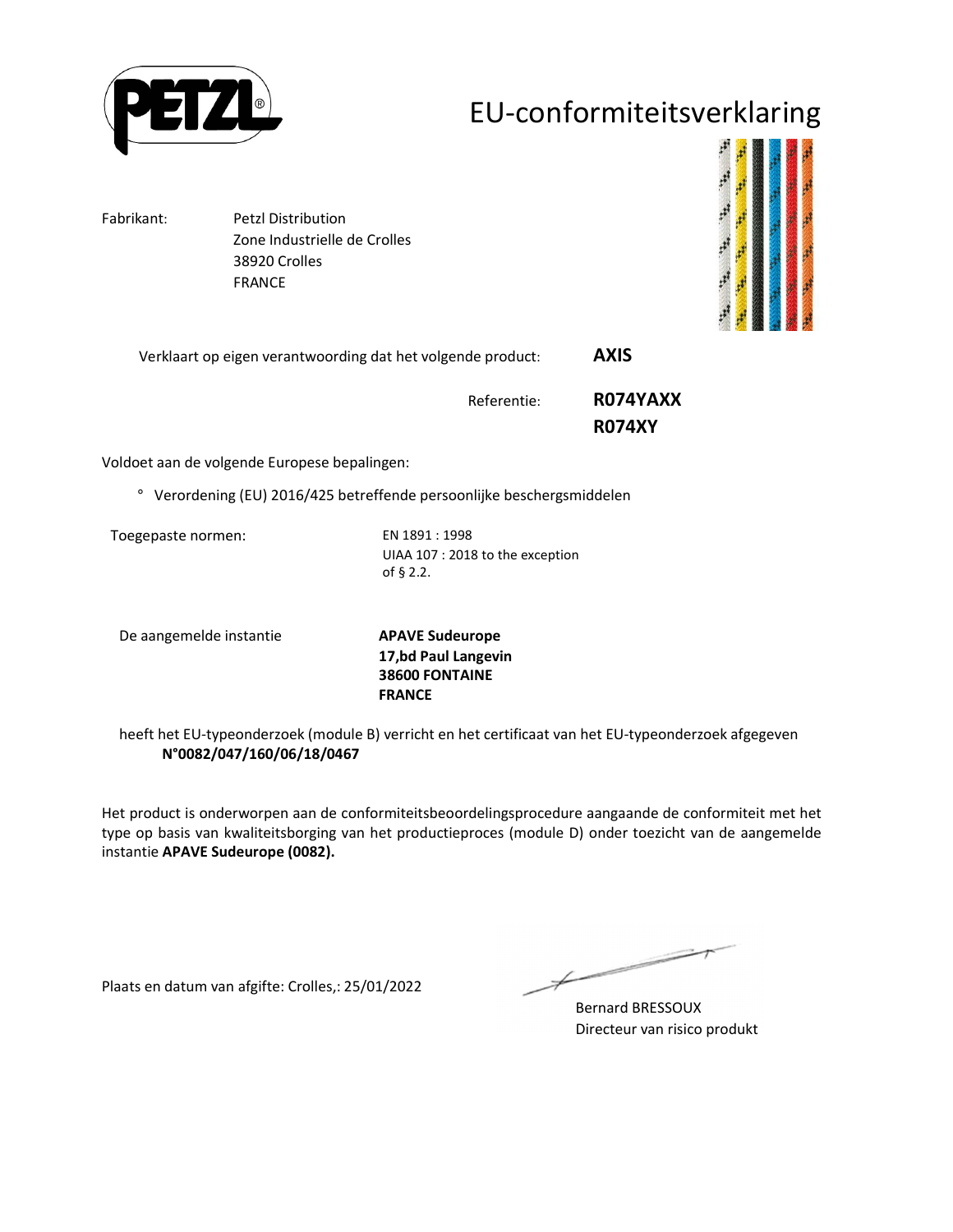

## EU-försäkran om överensstämmelse

Tillverkare: Petzl Distribution Zone Industrielle de Crolles 38920 Crolles FRANCE



| Under eget ansvar, tillkännager att följande produkt: | <b>AXIS</b> |  |
|-------------------------------------------------------|-------------|--|
|                                                       |             |  |

Produkt referens: **R074YAXX** 

 **R074XY**

Motsvarar följande Europeisk lagstiftning:

° Förordning (EU) 2016/425 om personlig skyddsutrustning

Standarder som används: EN 1891 : 1998

UIAA 107 : 2018 to the exception of § 2.2.

Den anmälda organ **APAVE Sudeurope**

**17,bd Paul Langevin 38600 FONTAINE FRANCE**

har utfört EU typprövning (modul B) och utfärdat EU typintyget **N°0082/047/160/06/18/0467**

Produkten omfattas av förfarande för bedömning av överensstämmelse med typ som grundar sig på kvalitetssäkring av produktionen (modul D) under övervakning av det anmälda organet **APAVE Sudeurope (0082).**

Ort och datum för utfärdande: Crolles,: 25/01/2022

 $\overline{\phantom{a}}$ 

Bernard BRESSOUX Direktör för produktrisk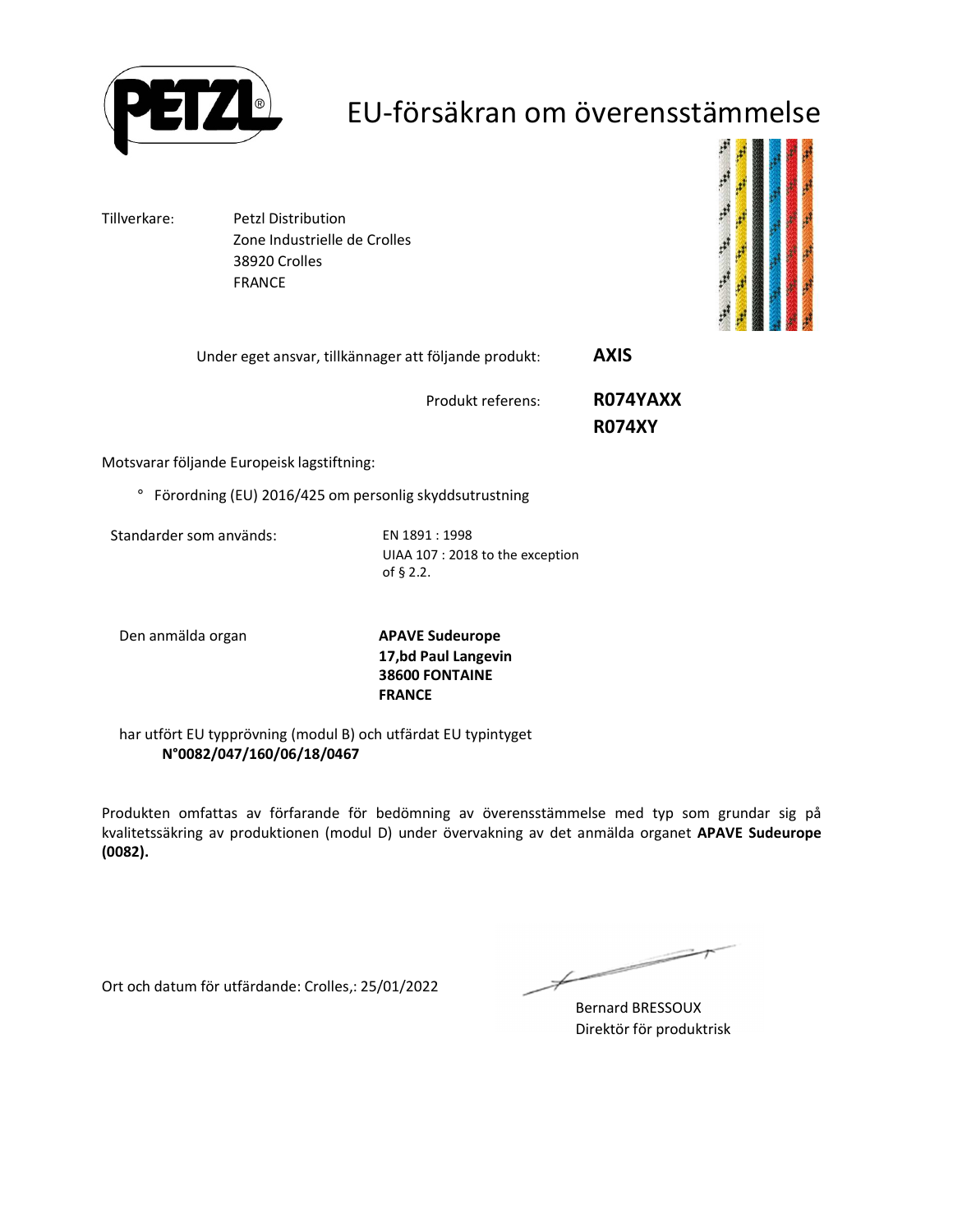

#### EU-vaatimustenmukaisuusvakuutus

Valmistaja: Petzl Distribution Zone Industrielle de Crolles 38920 Crolles FRANCE



vakuuttaa yksinomaan omalla vastuullaan, että seuraava tuote: **AXIS** 

Tuotekoodi: **R074YAXX** 

 **R074XY**

Täyttää seuraavien direktiivien vaatimukset:

° Asetus (EU) 2016/425 henkilönsuojaimista

On seuraavien standardien mukainen: EN 1891 : 1998

UIAA 107 : 2018 to the exception of § 2.2.

Ilmoitetun laitoksen on **APAVE Sudeurope**

**17,bd Paul Langevin 38600 FONTAINE FRANCE**

suorittava taho on tehnyt EU:n tyyppitarkastuksen (moduuli B) ja on myöntänyt EU:n tyyppitarkastussertifikaatin **N°0082/047/160/06/18/0467**

Tuotteeseen sovelletaan vaatimustenmukaisuuden arviointimenettelyä, joka kohdistuu tyyppiä koskevan vaatimuksenmukaisuuden varmistamiseen ja joka perustuu tuotantoprosessin laadunvarmistukseen (moduuli D) tyyppitarkastuksen suorittavan tahon valvonnan ala **APAVE Sudeurope (0082).**

Antamispaikka ja -päivämäärä: Crolles,: 25/01/2022

一

Bernard BRESSOUX Tuoteriskijohtaja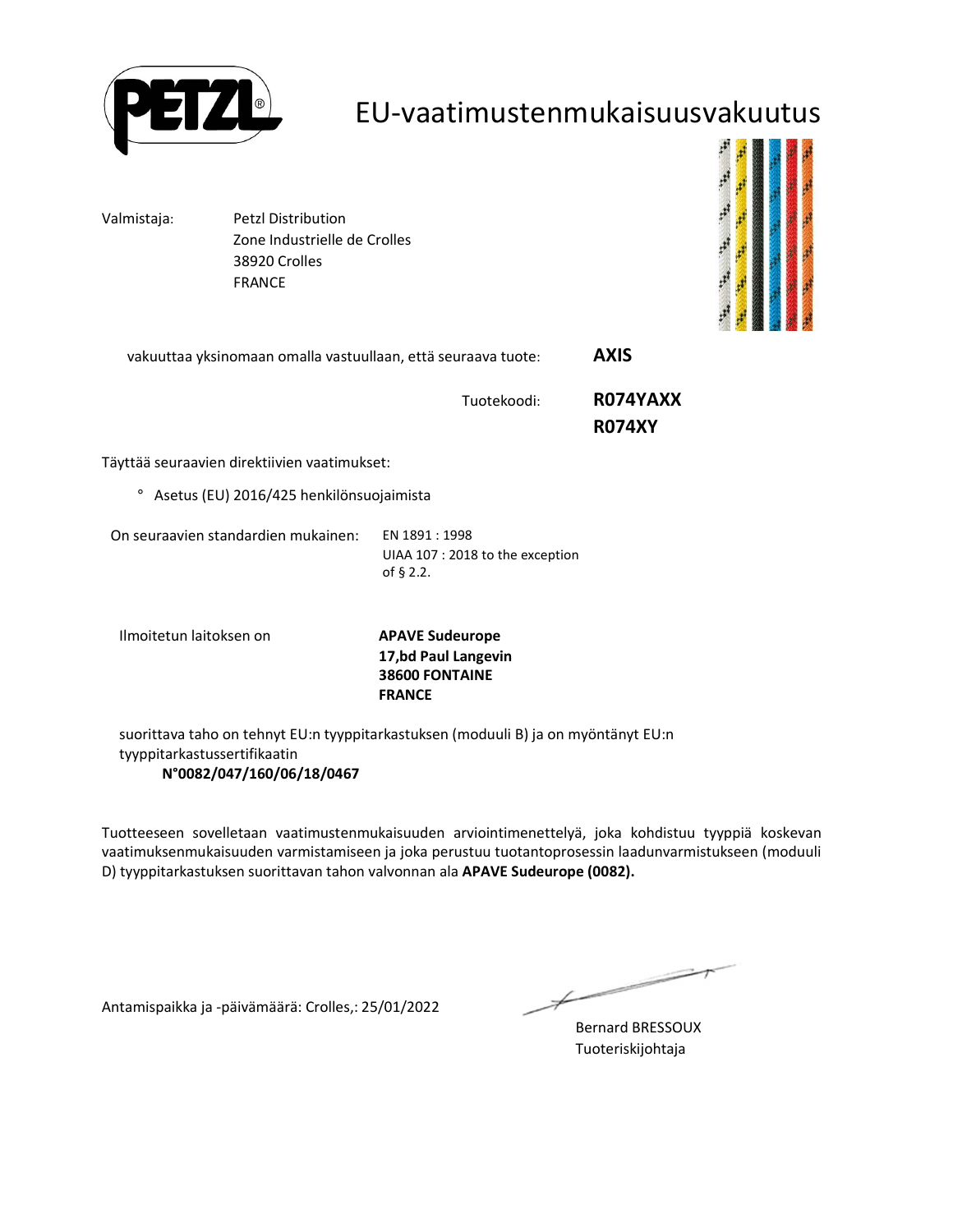

### EU samsvarserklæring

Produsent: Petzl Distribution Zone Industrielle de Crolles 38920 Crolles FRANCE



Erklærer med fullt ansvar at det følgende produktet: **AXIS** 

Referanse: **R074YAXX** 

 **R074XY**

Møter følgende europeiske reguleringer:

° EU regulativ 2016/425 for personlig verneutstyr.

Gjeldende standarder: EN 1891 : 1998

UIAA 107 : 2018 to the exception of § 2.2.

Det tekniske kontrollorganet **APAVE Sudeurope**

**17,bd Paul Langevin 38600 FONTAINE FRANCE**

har utført EU typekontroll (modul B) og har etablert EU typekontroll sertifikat **N°0082/047/160/06/18/0467**

Produktet er underlagt vurderingsprosedyrer for konformitet i forhold til type basert på forsikringer om kvalitet i produksjonsprosessen(modul D), under tilsyn av det tekniske kontrollorganet **APAVE Sudeurope (0082).**

Sted og dato for utstedelse: Crolles,: 25/01/2022

 $\overline{\phantom{a}}$  $\not\!\!\!\!/$ 

Bernard BRESSOUX Produktrisiko Direktør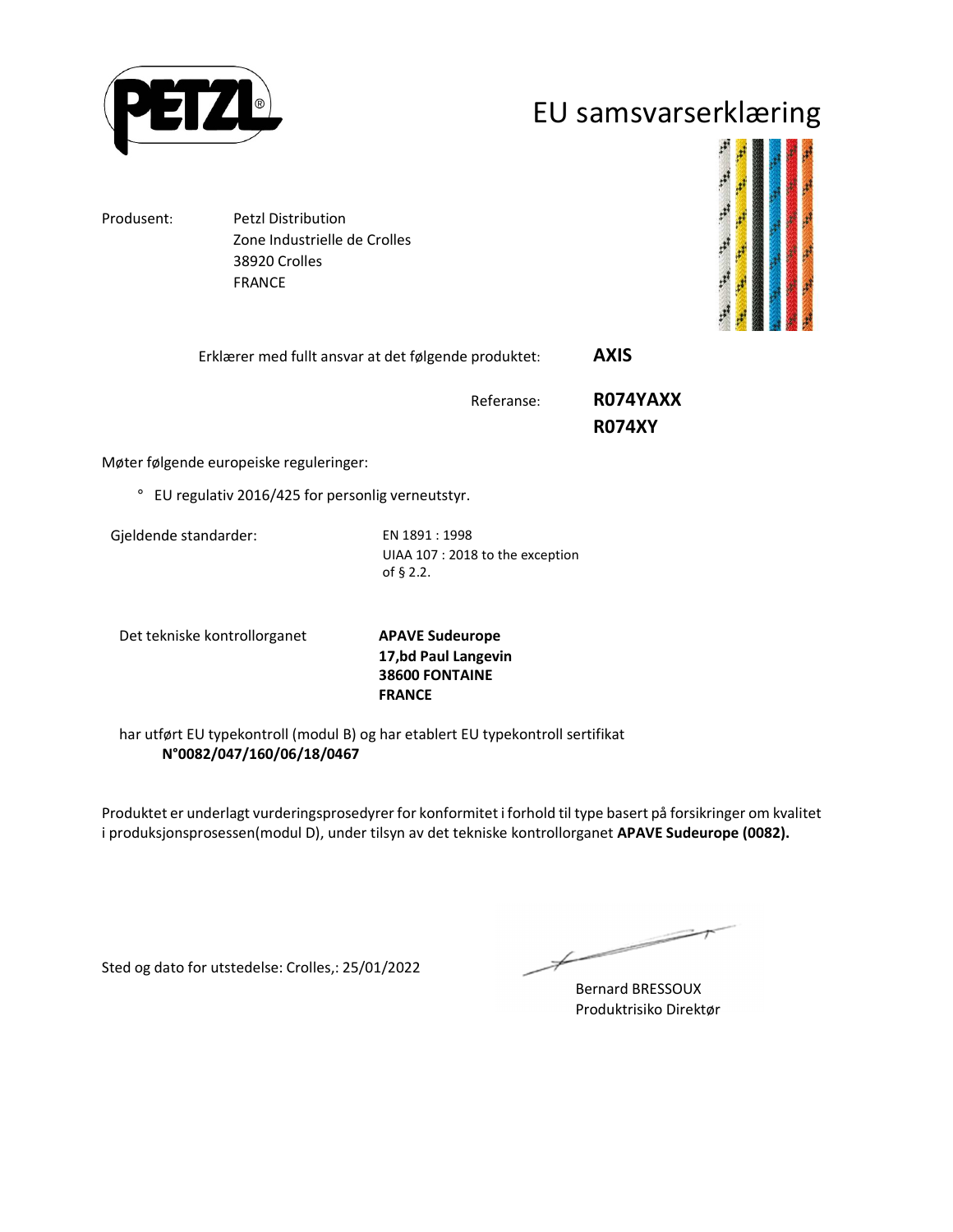

# EU prohlášení o shodě

Výrobce: Petzl Distribution Zone Industrielle de Crolles 38920 Crolles FRANCE



| Prohlašuje, na svoji plnou odpovědnost, že následující produkt: | <b>AXIS</b>   |
|-----------------------------------------------------------------|---------------|
| Kódové označení:                                                | R074YAXX      |
|                                                                 | <b>R074XY</b> |

Splňuje následující Evropské směrnice:

° Tento produkt splňuje Nařízení (EU) 2016/425 o osobních ochranných prostředcích.

Aplikované normy: EN 1891 : 1998

UIAA 107 : 2018 to the exception of § 2.2.

Oznámená instituce **APAVE Sudeurope**

**17,bd Paul Langevin 38600 FONTAINE FRANCE**

provedla přezkoušení typu EU (modul B) a vydala certifikát EU o přezkoušení typu **N°0082/047/160/06/18/0467**

Výrobek podléhá postupu posuzování shody s typem na základě zajištění jakosti výrobního procesu (modul D), pod dohledem oznámené instituce **APAVE Sudeurope (0082).**

Místo a datum vydání: Crolles,: 25/01/2022

Ł

Bernard BRESSOUX Ředitel rizik produktů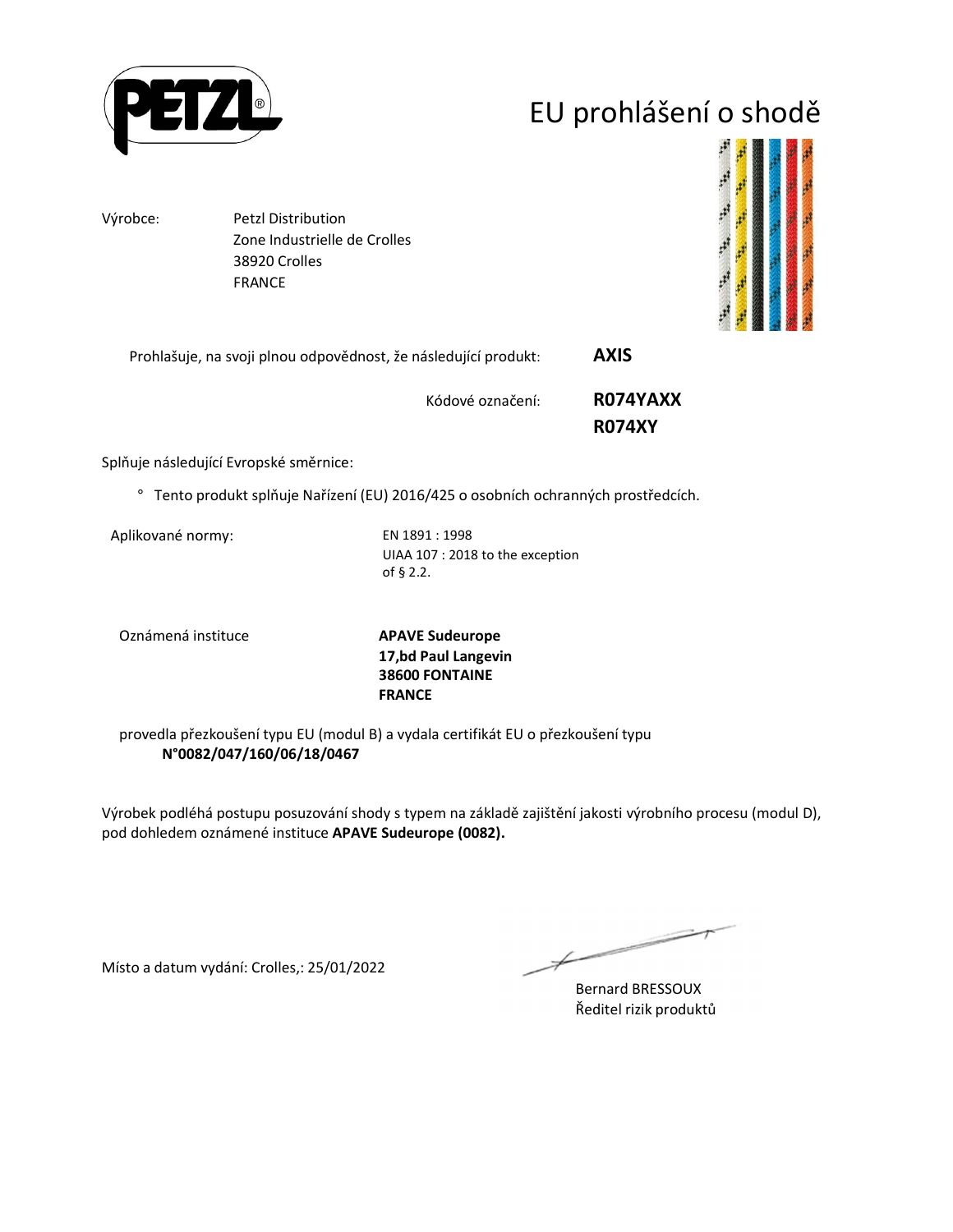

## Deklaracja zgodności UE

Producent: Petzl Distribution

 Zone Industrielle de Crolles 38920 Crolles FRANCE



Deklaruje na swoją wyłączną odpowiedzialność, że następujący produkt: **AXIS** 

Kod: **R074YAXX R074XY**

Jest zgodny z następującym prawodawstwem europejskim:

° Rozporządzenie (UE) 2016/425 w sprawie środków ochrony indywidualnej.

Zastosowane normy: EN 1891 : 1998

UIAA 107 : 2018 to the exception of § 2.2.

Jednostka notyfikowana **APAVE Sudeurope**

**17,bd Paul Langevin 38600 FONTAINE FRANCE**

przeprowadziła badanie typu UE (moduł B) i wydała certyfikat badania typu UE **N°0082/047/160/06/18/0467**

Produkt podlega procedurze oceny zgodności z typem w oparciu o zapewnienie jakości procesu produkcji (moduł D) pod nadzorem jednostki notyfikującej **APAVE Sudeurope (0082).**

Miejsce i data wydania: Crolles,: 25/01/2022

 $\not\!\!\!\!/$ 

Bernard BRESSOUX Dyrektor ryzyka produktu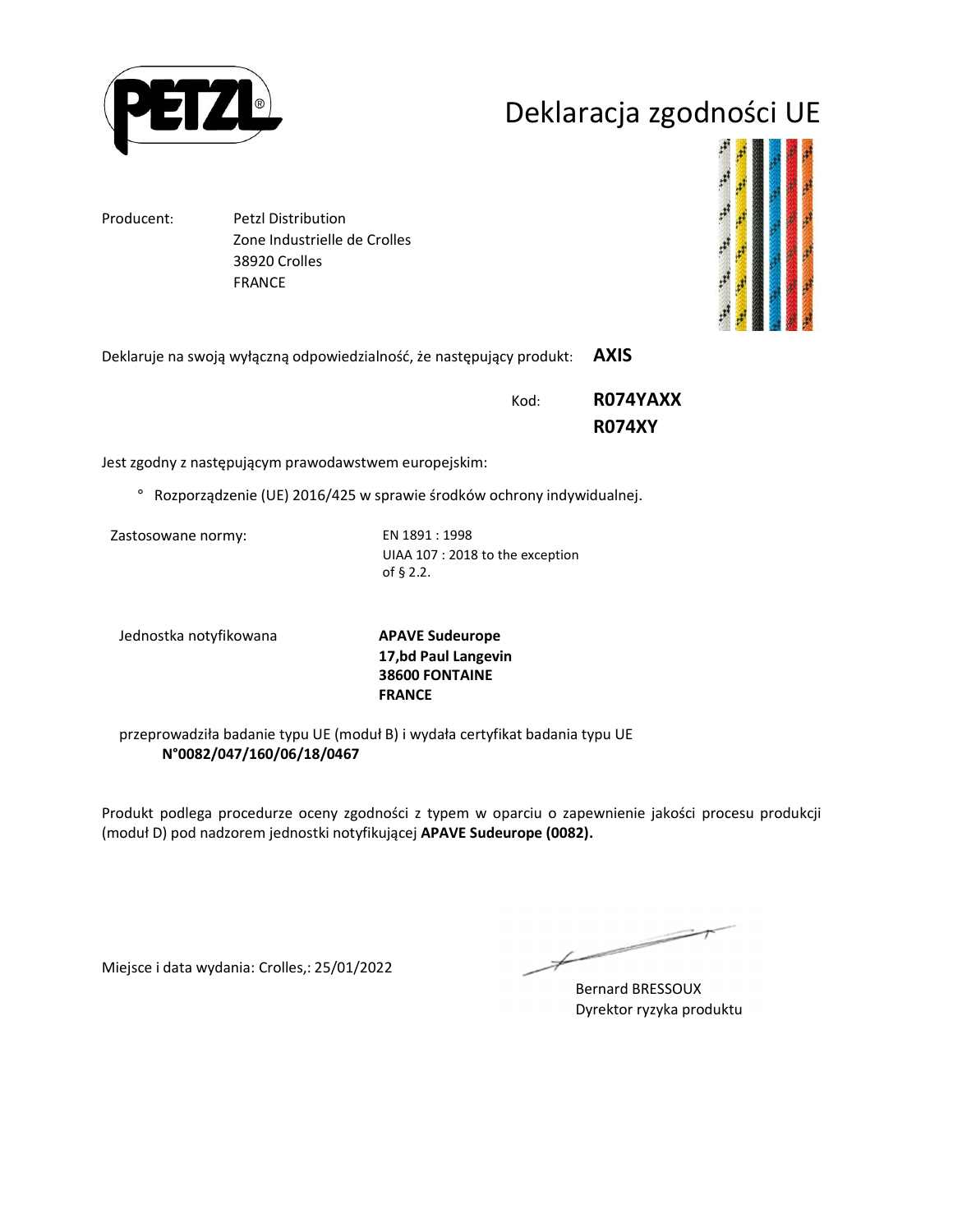

## EU izjava o skladnosti

Proizvajalec: Petzl Distribution Zone Industrielle de Crolles 38920 Crolles FRANCE



S polno odgovornostjo izjavlja, da izdelek: **AXIS** 

Oznaka izdelka: **R074YAXX** 

 **R074XY**

Ustreza naslednjim evropskim predpisom:

° Uredba (EU) 2016/425 o osebni varovalni opremi.

Veljavni standardi: EN 1891 : 1998

UIAA 107 : 2018 to the exception of § 2.2.

Priglašeni organ **APAVE Sudeurope 17,bd Paul Langevin 38600 FONTAINE FRANCE**

je opravil EU-pregled tipa (modul B) in izdal certifikat o EU-pregledu tipa **N°0082/047/160/06/18/0467**

Izdelek je predmet postopka presoje za skladnost s tipom na podlagi zagotavljanja kakovosti proizvodnega procesa (modul D), pod nadzorom priglašenega organa **APAVE Sudeurope (0082).**

Kraj in datum izdaje: Crolles,: 25/01/2022

 $\not\!\!\!\!/$ 

Bernard BRESSOUX Direktor tveganj proizvode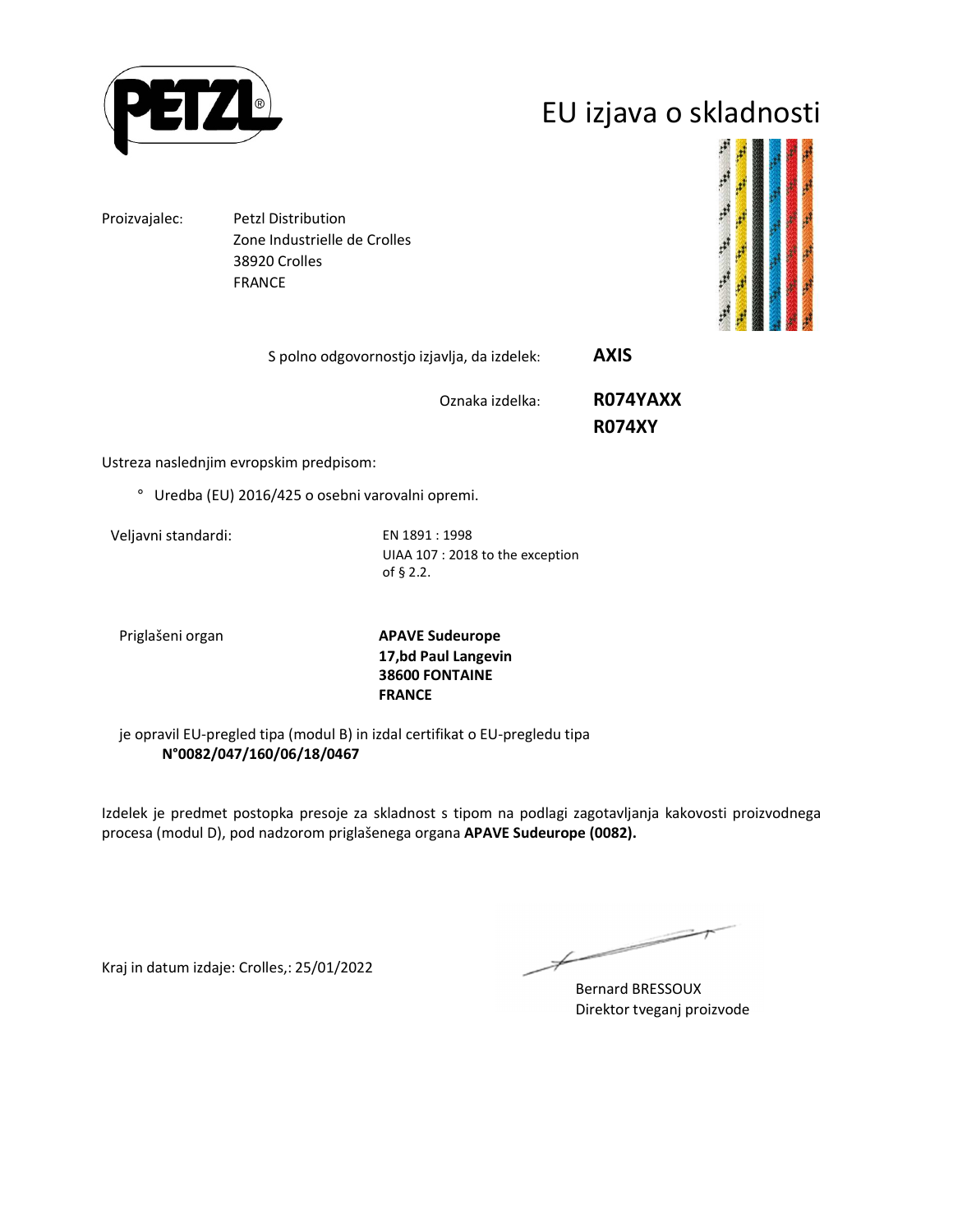

## EU megfelelőségi nyilatkozat

A gyártó: Petzl Distribution

 Zone Industrielle de Crolles 38920 Crolles FRANCE



| Ezúton nyilatkozik, hogy a következő termék: | <b>AXIS</b> |
|----------------------------------------------|-------------|
|                                              |             |

Cikkszám: **R074YAXX** 

 **R074XY**

Megfelel a következő európai szabványoknak:

° 2016/425 számú (EU) rendelet az egyéni védőeszközökről.

Alaklamazandó előírások: EN 1891 : 1998

UIAA 107 : 2018 to the exception of § 2.2.

A notifikált szervezet **APAVE Sudeurope**

**17,bd Paul Langevin 38600 FONTAINE FRANCE**

elvégzi az EU-típusvizsgálatot (B. modul) és kiállítja az EU minőségtanúsítványt **N°0082/047/160/06/18/0467**

A terméket notifikált szervezet ellenőrzése alatt a gyártási folyamat minőségbiztosításán alapuló típusmegfelelőségi vizsgálatnak vetik alá (D. Modul) **APAVE Sudeurope (0082).**

A kiállítás helye és dátuma: Crolles,: 25/01/2022

 $\overline{\phantom{a}}$ Ł

Bernard BRESSOUX Termék kockázati igazgató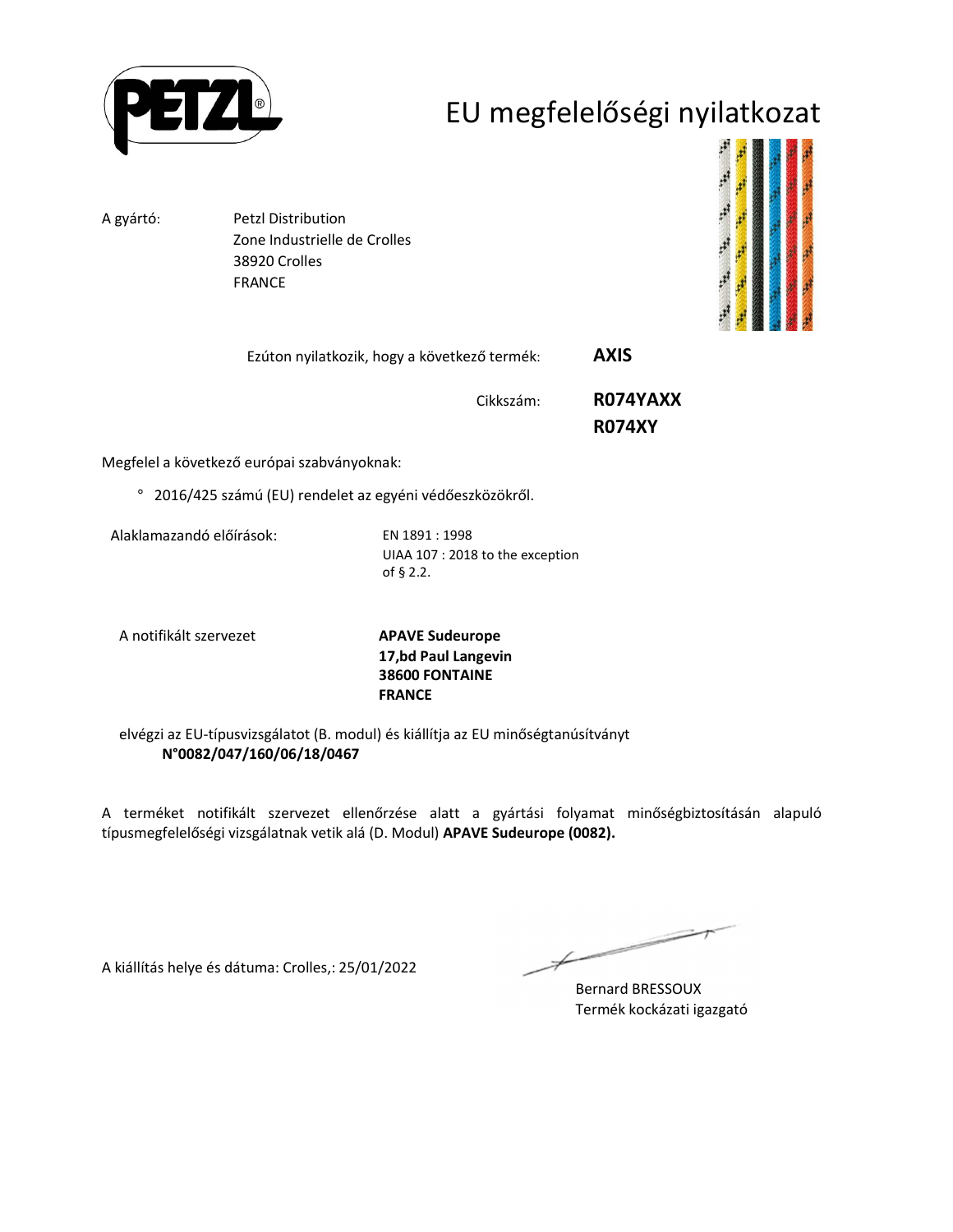

#### Декларация ЕС за съответствие

Производителят: Petzl Distribution Zone Industrielle de Crolles 38920 Crolles FRANCE



Декларира под своя лична отговорност, че продуктът: **AXIS** 

Референтен номер: **R074YAXX R074XY**

Е в съответствие със следните европейски нормативни документи:

° Регламент (ЕС) 2016/425 относно личните предпазни средства.

Приложими стандарти: EN 1891 : 1998

UIAA 107 : 2018 to the exception of § 2.2.

Нотифицираният орган **APAVE Sudeurope**

**17,bd Paul Langevin 38600 FONTAINE FRANCE**

е осъществил изследване ЕС на типа (модул В) и е издал сертификат за изпитание ЕС на типа **N°0082/047/160/06/18/0467**

Продуктът е преминал процедура за изследване съответствието на типа въз основа на осигуряване на качеството на производството (модул D) под контрола на нотифициран орган **APAVE Sudeurope (0082).**

място и дата на издаване: Crolles,: 25/01/2022

 $\not\!\!\!-\!\!\!-\!\!\!-$ 

Bernard BRESSOUX директор на риска за продукти